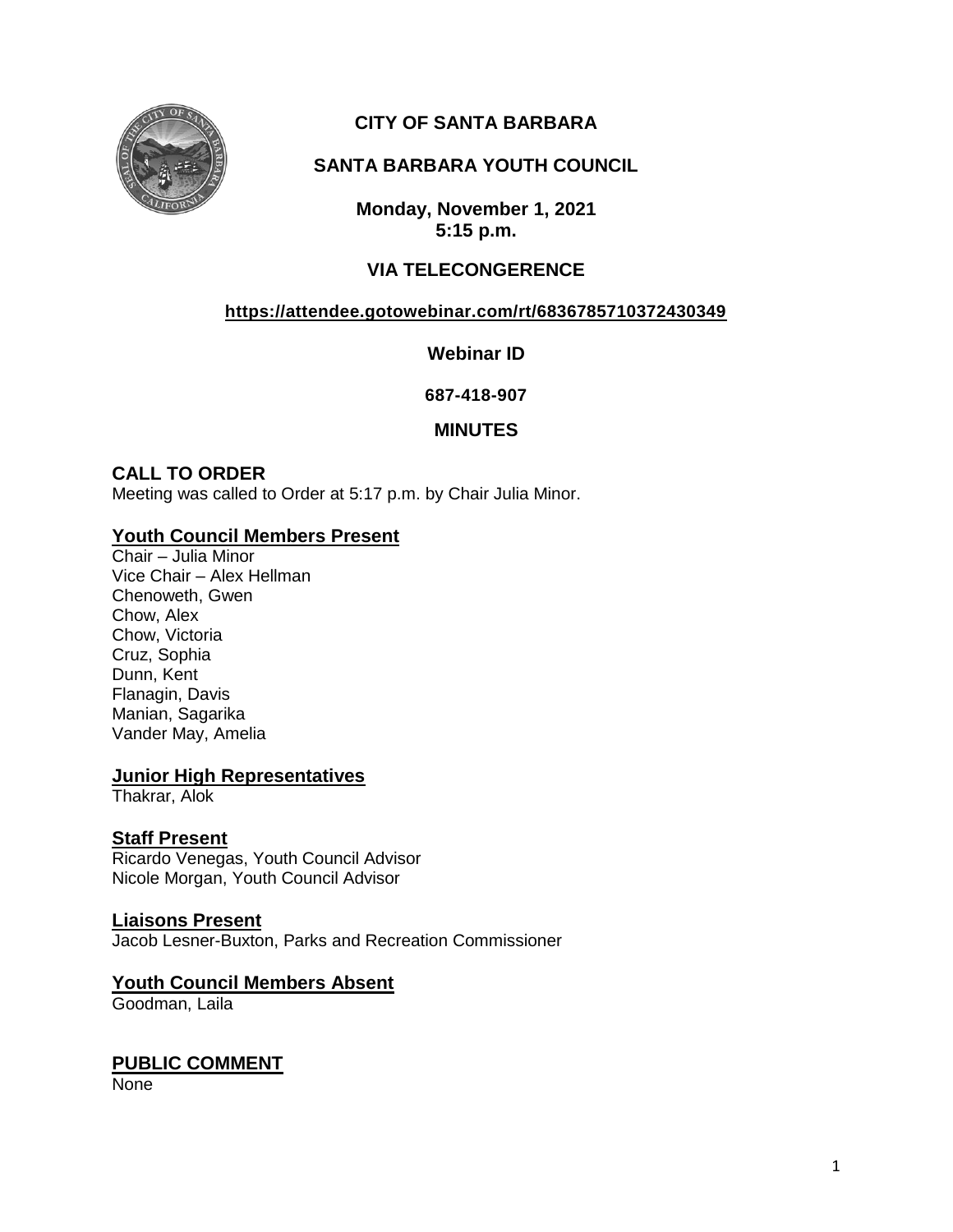## **COUNCIL AND STAFF COMMUNICATIONS**

#### **Nicole Morgan, Youth Council Advisor**

- Reminder to all applicants that today and Monday, November 15, 2021 will be the last days to be interviewed by Youth Council.
- Reminder that Interviews for Youth Council by City Council will be taking place on
	- o Tuesday, October 26, 2021 at 4:00 p.m. (est. time)
		- o Tuesday, November 9, 2021 at 4:00 p.m. (est. time)
		- o Tuesday, November 16, 2021 at 6:00 p.m. (time certain)
- Thank you to Chair Minor for giving the Parks and Recreation Commission a brief presentation.
- Thank you to members that participated in Trunk or Treat. SBPAL was able to welcome in approximately 3,000 members of the community. SBPAL's hard work and phenomenal organization was able to hold an event for such a large amount of people. SB Youth Council was very glad to be a small part of great PAL's success.

## **CONSENT CALENDAR**

## **1. Subject: Approval of the Minutes – For Action (Attachment)**

Recommendation: That the Youth Council waive the reading and approve the minutes of the meeting held on Monday, October 18, 2021.

It was moved and seconded by Youth Council members Hellman and Dunn respectively, to approve the minutes for the meeting of Monday, October 18, 2021.

All in favor. Motion carried.

Members Minor, Hellman, Chenoweth, A. Chow, Cruz, Dunn, Flanagin, Manian, and Vander May in favor. Member V. Chow Abstained. Motion carried.

#### **NEW BUSINESS**

### **2. Subject: Youth Council Interviews – For Discussion**

Recommendation: That Youth Council interview students interested in applying to be a part of Youth Council.

Youth Council interviewed Davis Flanagin. No action taken.

### **3. Subject: Overview of November Calendar – For Information Only**

Recommendation: That Youth Council review and discuss the events taking place during the month of November 2021.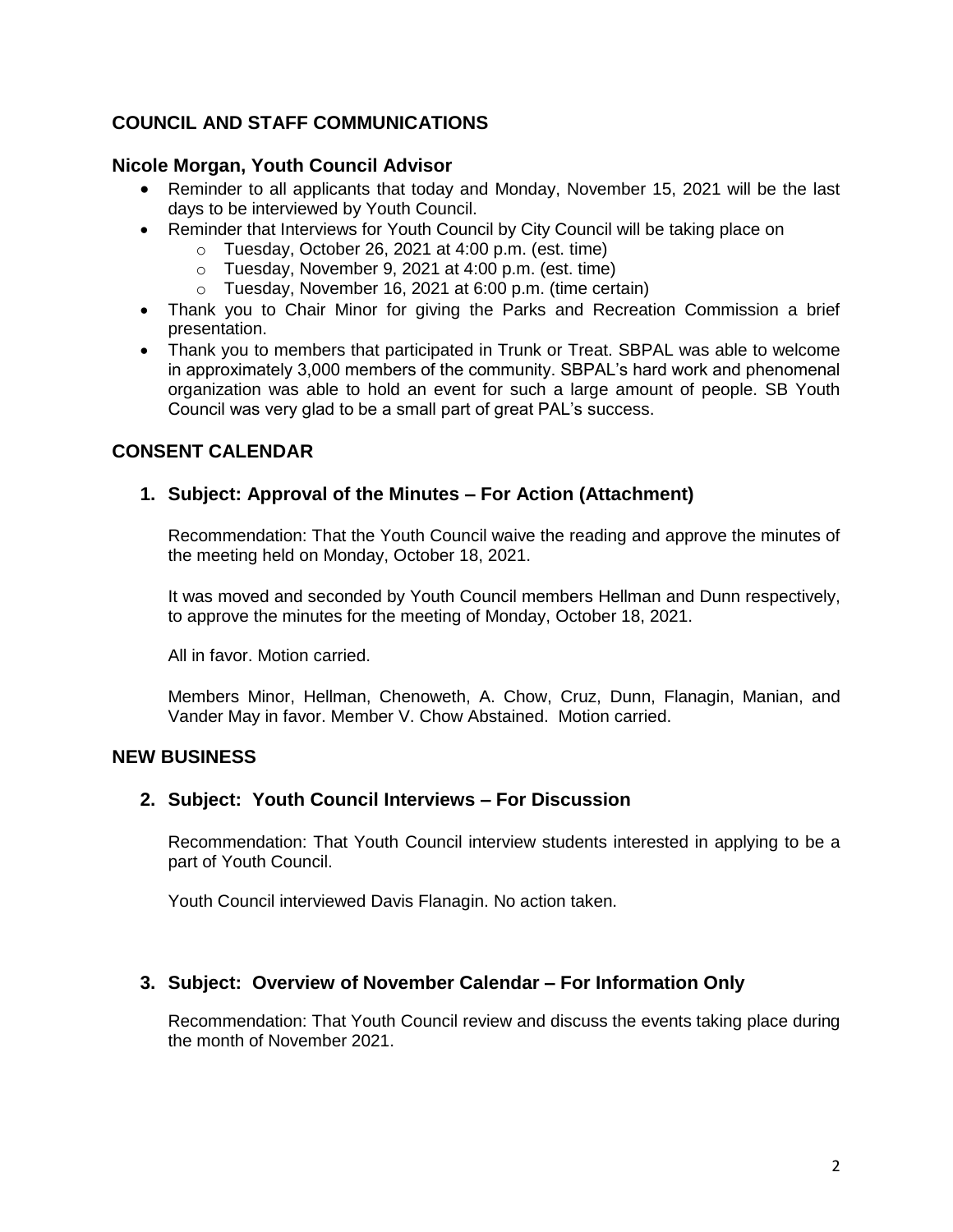Youth Council Members reviewed the events on the Master Calendar for November 2021. Members took note of the upcoming Youth Council interviews by City Council and the upcoming Car Seat Safety Event. No action taken.

#### **4. Subject: Mothers Against Drunk Driving – For Discussion and Action**

Recommendation: That Youth Council discuss receiving a presentation from Mothers Against Drunk Driving (MADD) and any potential involvement.

Youth Council Members discussed the mission statement for Mothers Against Drunk Driving. Members would like to move forward with receiving a presentation and more information on was to help. It was moved and seconded by Youth Council members Vander May and Flanagin respectively, to receive a presentation from MADD.

All in favor. Motion carried.

Members Minor, Hellman, Chenoweth, A. Chow, V. Chow, Cruz, Dunn, Flanagin, Manian and Vander May in favor. Motion carried.

#### **5. Subject: Removal of inactive Youth Council Members – For Discussion and Action**

Recommendation: That Youth Council discuss the removal of Member Dhaira Calzadilla and Member Maddie Weber.

Youth Council Members discussed the participation of Members Calzadilla and Weber. Although both members were reached out to several times regarding participation and continued interest, Members Calzadilla and Weber ceased communication. As per section 4 of Article IV of the Youth Council By-laws, members can be suggested for removal after 2or more consecutive unexcused absences. It was moved and seconded by Youth Council members Dunn and Hellman respectively, to remove Members Calzadilla and Weber from Youth Council.

All in favor. Motion Carried.

Members Minor, Hellman, Chenoweth, A. Chow, V. Chow, Cruz, Dunn, Flanagin, Manian and Vander May in favor. Motion carried.

### **OLD BUSINESS**

#### **1. Subject: Youth Council Updates - For Information Only**

Recommendation: That each Youth Council member take up to two minutes for updating the public on specific current issues or events (ex: education, gun violence, each week can have a different topic and the Youth Council can discuss).

### **ADJOURNMENT**